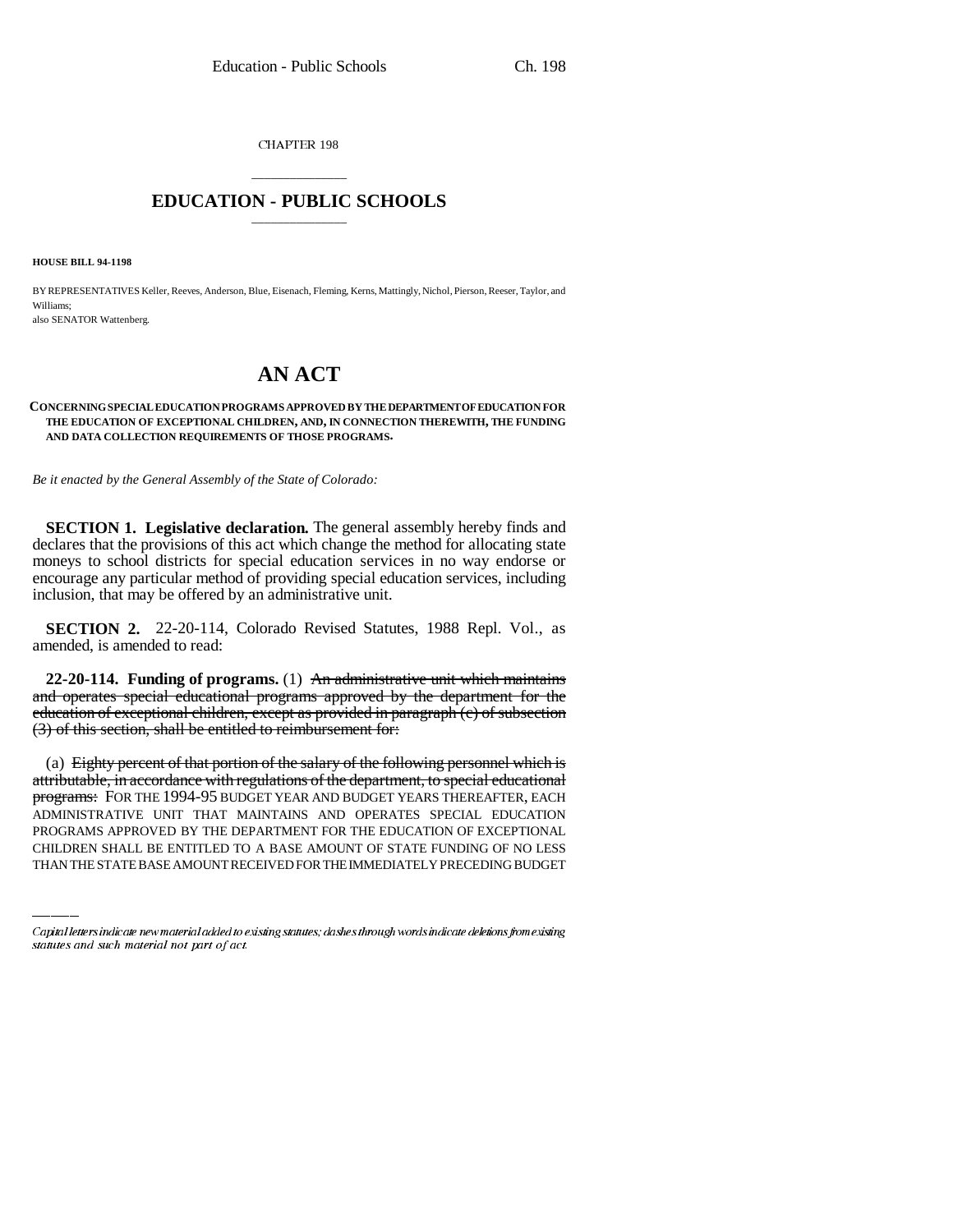### Ch. 198 Education - Public Schools

YEAR. SUCH STATE FUNDING SHALL BE PROVIDED OUT OF THE APPROPRIATION MADE TO THE DEPARTMENT FOR PAYMENT OF COSTS INCURRED BY ADMINISTRATIVE UNITS FOR THE PROVISION OF SPECIAL EDUCATION PROGRAMS.

(I) Administrator and assistant administrator of special education in an administrative unit, if such administrator meets the qualification standards for administrators as set by the state board;

(II) Supervisors of special programs;

- (III) Teachers of special classes;
- (IV) Teachers of special resource rooms;
- (V) Teachers of special itinerant programs;
- (VI) School psychologists;
- (VII) School social workers;
- (VIII) School audiologists;
- (IX) Occupational therapists;
- (X) Physical therapists;
- (XI) Special education instructional aides;
- (XII) Special education instructional materials specialists;
- (XIII) Speech correctionists;
- (XIV) Mobility specialists for the blind;
- (XV) Special education secretaries;
- (XVI) Registered school nurses;

(b) (I) Eighty percent of the costs of: AFTER THE DEPARTMENT DETERMINES THE BASE AMOUNT TO WHICH EACH ADMINISTRATIVE UNIT IS ENTITLED PURSUANT TO PARAGRAPH (a) OF THIS SUBSECTION (1), ANY REMAINING PORTION OF THE APPROPRIATION MADE TO THE DEPARTMENT SHALL BE PRORATED TO THOSE ADMINISTRATIVE UNITS PROVIDING SPECIAL EDUCATION SERVICES TO MORE CHILDREN THAN DURING THE IMMEDIATELY PRECEDING BUDGET YEAR BASED ON EACH UNIT'S SHARE OF THE TOTAL NUMBER OF ADDITIONAL CHILDREN IN THE STATE BEING PROVIDED SPECIAL EDUCATION SERVICES.

(II) ON OR BEFORE JULY 1, 1996, AND EVERY TWO YEARS THEREAFTER, THE DEPARTMENT, SCHOOL DISTRICTS, AND ADMINISTRATIVE UNITS SHALL REVIEW THE DISTRIBUTION OF REMAINING APPROPRIATIONS PURSUANT TO SUBPARAGRAPH (I) OF THIS PARAGRAPH (b) TO ASSURE AN EQUITABLE DISTRIBUTION OF THE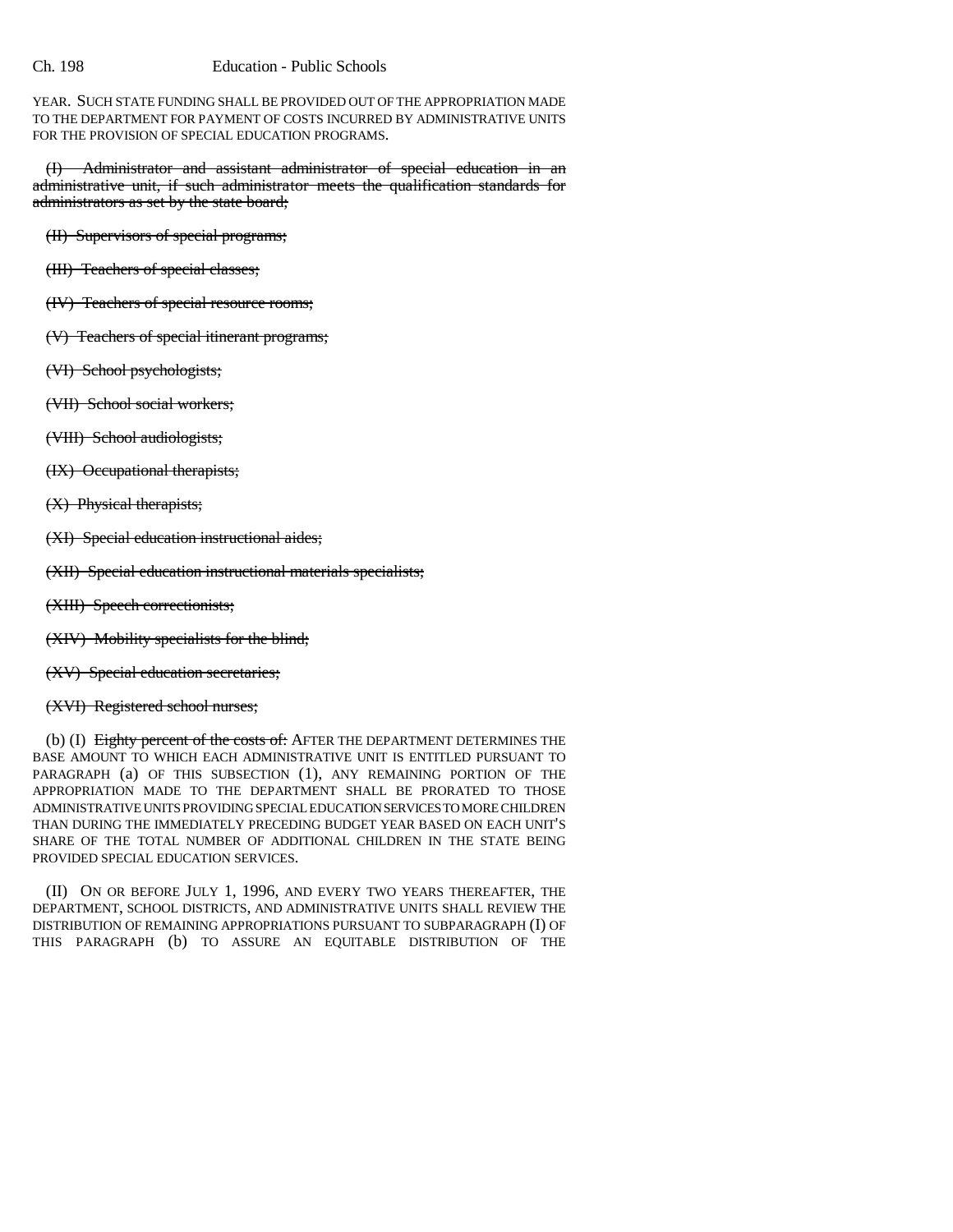#### APPROPRIATIONS.

(c) NO ADMINISTRATIVE UNIT SHALL RECEIVE THE AMOUNT OF FUNDING TO WHICH IT IS ENTITLED UNDER THE PROVISIONS OF THIS SUBSECTION (1) UNLESS THE ADMINISTRATIVE UNIT HAS PROVIDED THE DEPARTMENT WITH THE DATA COLLECTED CONCERNING SPECIAL EDUCATION PROGRAMS, AS REQUIRED BY SUBSECTION (3) OF THIS SECTION, INCLUDING THE COUNT OF ASSESSED SPECIAL EDUCATION STUDENTS.

(I) Repealed, L. 88, p. 777, § 7, effective May 29, 1988.

(II) Home-to-school or hospital-to-school equipment;

(III) Consultation and evaluation services provided by psychiatrists, psychologists, and social workers employed by mental health clinics and centers approved by the department;

(IV) In-service training of teachers, supervisors, and any salaried employees of an administrative unit who have pupil contact, to provide special education services to children within the total educational program insofar as is practicable and efficacious;

(V) For each child so accepted, the average cost per pupil of educating children with similar disabilities in any unit which accepts a child from another administrative unit in one or more of its special education programs, in any group care facility or home, as defined by the department in its regulations and as approved by the state board pursuant to section  $22-2-107$  (1) (p), which accepts a child from an administrative unit in one or more of its special education programs, or in any community centered board, as provided for in section 27-10.5-104, C.R.S., and as approved by the state board pursuant to section  $22-2-107$  (1) (p), which accepts a child from an administrative unit in one or more of its special education programs, such reimbursement to be made to the administrative unit of the child's residence. State reimbursement under this subparagraph (V) shall be based upon the amount of the tuition charge under the provisions of section 22-20-109 in excess of the district of residence's per pupil operating revenues, as defined in section 22-53-103 (6); except that, for a group care facility or home or for a community centered board, reimbursement shall be based on the amount of the tuition charge under the provisions of section 22-20-109 in excess of the state average per pupil operating revenues, as defined in section 22-53-103 (8).

(VI) Mileage expenses incurred by psychiatrists, psychologists, speech therapists, and social workers in traveling from their base of operations to other attendance centers in the course of fulfilling job requirements; or

(VII) Any contract for services which meets the requirements of section 22-20-106 (6) and which would be reimbursable if such services were provided by the administrative unit, except instructional services.

(c) Repealed, L. 88, p. 763, § 4, effective May 31, 1988.

(d) Eighty percent of the expenses of any individual item of equipment which exceeds five hundred dollars and is used exclusively for the instruction or assessment of children with disabilities;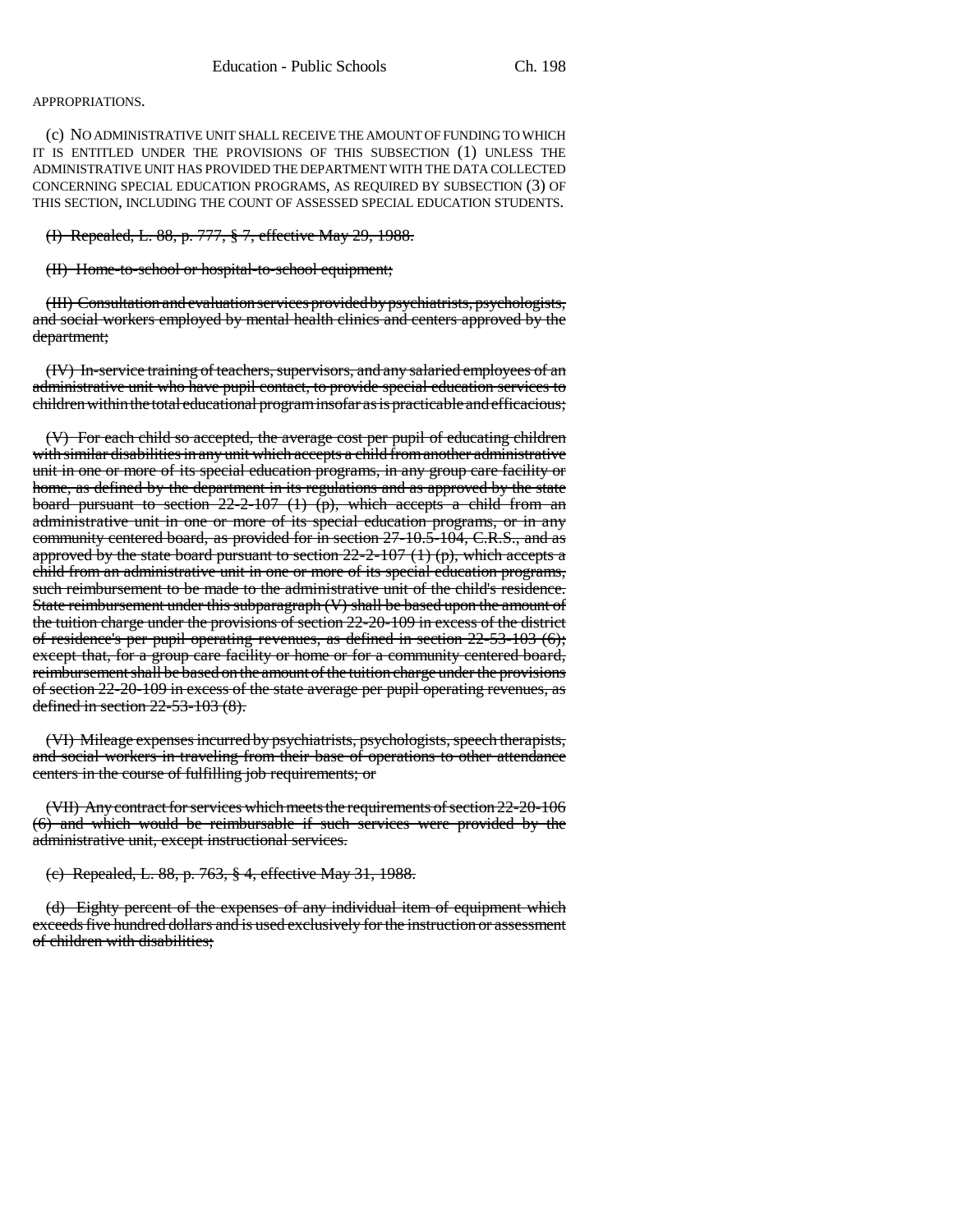#### (e) One hundred percent of the costs of maintenance of a child in a licensed family care home.

(2) Payments made under the provisions of this article shall in no way affect the amount of other state aid for which a school district may qualify.

(3) (a) In the event appropriations shall be insufficient to cover reimbursements provided for in subsection  $(1)$  of this section, all approved reimbursements, except for maintenance in a family care home, which shall always be fully reimbursed, shall be prorated on the basis of total claims submitted in proportion to funds available for reimbursement. EACH ADMINISTRATIVE UNIT SHALL BE REQUIRED TO COLLECT ONLY THE DATA REQUIRED BY THE FEDERAL GOVERNMENT CONCERNING SPECIAL EDUCATION PROGRAMS. THE DATA COLLECTED CONCERNING SPECIAL EDUCATION PROGRAMS MUST BE PROVIDED TO THE DEPARTMENT FOR AN ADMINISTRATIVE UNIT TO RECEIVE THE AMOUNT OF FUNDING TO WHICH IT IS ENTITLED UNDER THE PROVISIONS OF SUBSECTION (1) OF THIS SECTION.

(b) Appropriations shall be based on estimates of the factors listed in subsection (1) of this section and shall not be based on the ratio of full-time equivalent students to full-time equivalent teachers.

(c) Funding for the gifted shall be for teachers of special classes, teachers of special resource rooms, teachers of special itinerant programs, and for educational equipment and materials. Funding for gifted programs shall supplement, not supplant, programs for students with disabilities.

## (4) (Deleted by amendment, L. 79, p. 778, § 9, effective July 1, 1979.)

(5) Reimbursements to any administrative unit under the provisions of this article shall in no instance exceed one hundred percent of the direct costs of providing special education services, after deduction of any other state funds and any local, private, and federal funds received for special education purposes including the amounts specified in subsection (6) of this section. On and after January 1, 1992, a separate calculation shall be made for the provision of services to three- and four-year-old children with disabilities and the maximum reimbursement shall be determined after deduction of other state funds available for the education of such children, including funds received for such children pursuant to the "Public School Finance Act of 1988", article 53 of this title, and all other local, private, and federal funds received for the education of such children. This provision does not affect the calculation of tuition or excess costs.

(6) For purposes of determining the level of funding for special education programs under this article, the amount of the per pupil operating revenues (including both the state and local shares) attributable to any child who receives special education services but who is never present in a regular classroom shall be considered as available to provide special education services for such child. This subsection (6) shall apply whether the applicable per pupil operating revenues are the district of residence's per pupil operating revenues or the state average per pupil operating revenues, in accordance with subparagraph  $(V)$  of paragraph  $(b)$  of subsection  $(1)$  of this section.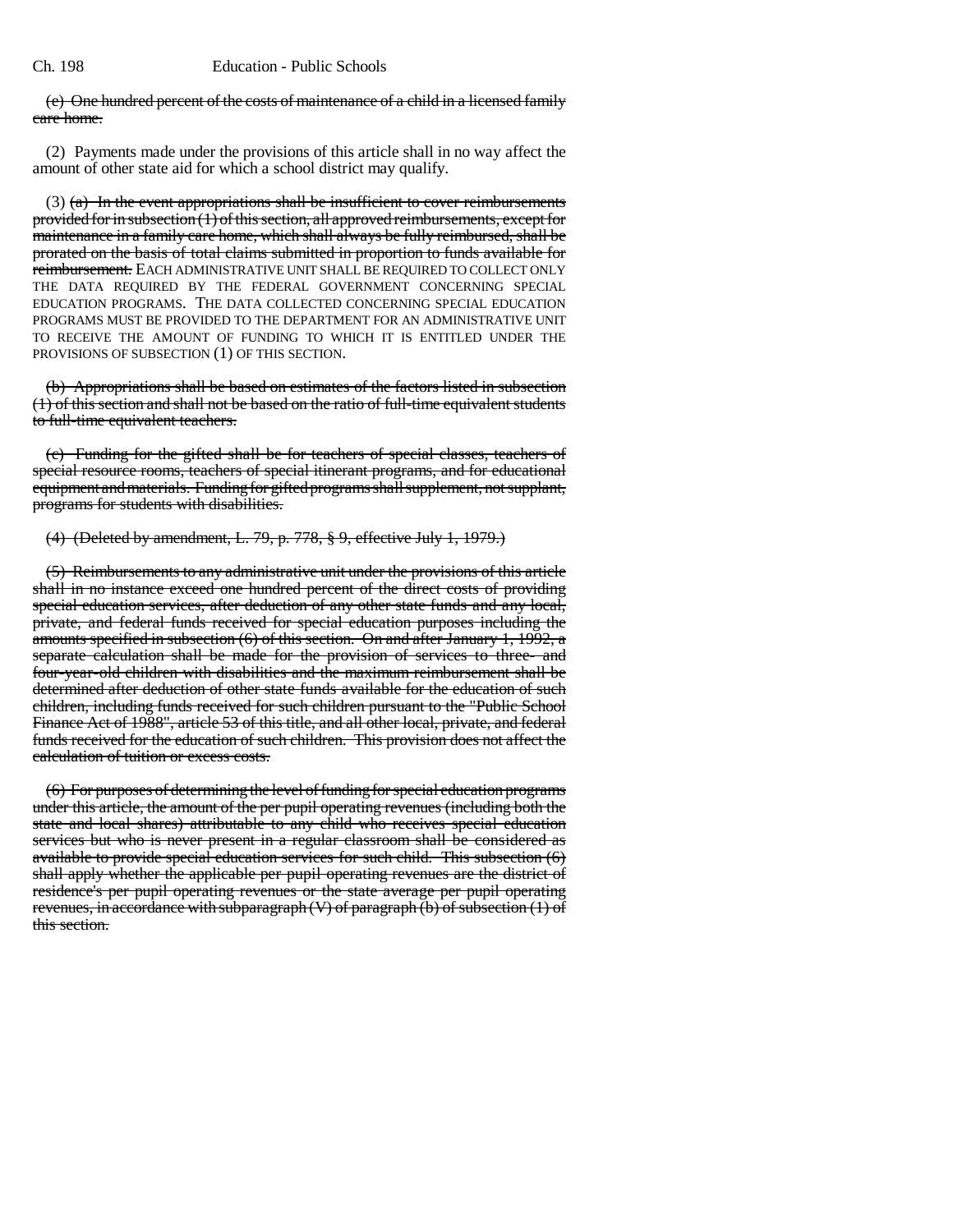**SECTION 3.** 22-20-104 (4), Colorado Revised Statutes, 1988 Repl. Vol., is amended to read:

**22-20-104. Administration.** (4) To comply with this section, the department shall maintain a data and information system on children, personnel, costs, and revenues, AND SUCH DATA AND INFORMATION SHALL BE USED TO INSURE THAT STATE MONEYS PROVIDED TO DISTRICTS UNDER THE PROVISIONS OF SECTION 22-20-106(1) ARE BEING SPENT ONLY ON SPECIAL EDUCATION SERVICES AND PROGRAMS.

**SECTION 4.** 22-20-104 (3), Colorado Revised Statutes, 1988 Repl. Vol., as amended, is amended to read:

**22-20-104. Administration.** (3) The department shall submit to the governor and the education committees and the joint budget committee of the general assembly an annual report of the type and number of children with disabilities served and not served, what educational services are provided to them, and the total costs incurred for the services, whether state-funded or federally, locally, or privately funded. The report shall include a measurable qualitative evaluation of the educational services rendered. The audit performed by the school district shall certify the number of pupils enrolled in special education programs and the numbers and salaries of reimbursable personnel. DATA REQUIRED BY THE FEDERAL GOVERNMENT CONCERNING SPECIAL EDUCATION PROGRAMS.

**SECTION 5.** 22-20-104 (5) and (6), Colorado Revised Statutes, 1988 Repl. Vol., as amended, are repealed as follows:

**22-20-104. Administration.** (5) This article will be administered so that the total number of children with disabilities of all ages in programs to be funded by this article shall not exceed eleven percent of the total number of children in Colorado ages five through seventeen and, on and after January 1, 1992, shall not exceed eleven percent of the total number of children in Colorado ages three through seventeen.

(6) The state board of education shall be responsible for developing such priorities and standards as may be required for apportioning the number of children with disabilities in programs to be funded by this article to administrative units and for assuring that those children whose disability is the most severe are served.

**SECTION 6.** 22-20-104.5, Colorado Revised Statutes, 1988 Repl. Vol., is amended BY THE ADDITION OF A NEW SUBSECTION to read:

**22-20-104.5. Plan for academic excellence - inclusion of gifted children cooperation.** (3) FUNDING FOR THE GIFTED SHALL BE FOR APPROPRIATELY CERTIFIED, ENDORSED, OR LICENSED STAFF, FOR ACTIVITIES RELATED TO SERVING GIFTED CHILDREN, AND FOR EDUCATIONAL EQUIPMENT AND MATERIALS. FUNDING FOR GIFTED PROGRAMS SHALL SUPPLEMENT, NOT SUPPLANT, PROGRAMS FOR STUDENTS WITH DISABILITIES.

**SECTION 7.** 22-20-106 (3) and (6), Colorado Revised Statutes, 1988 Repl. Vol., as amended, are amended to read: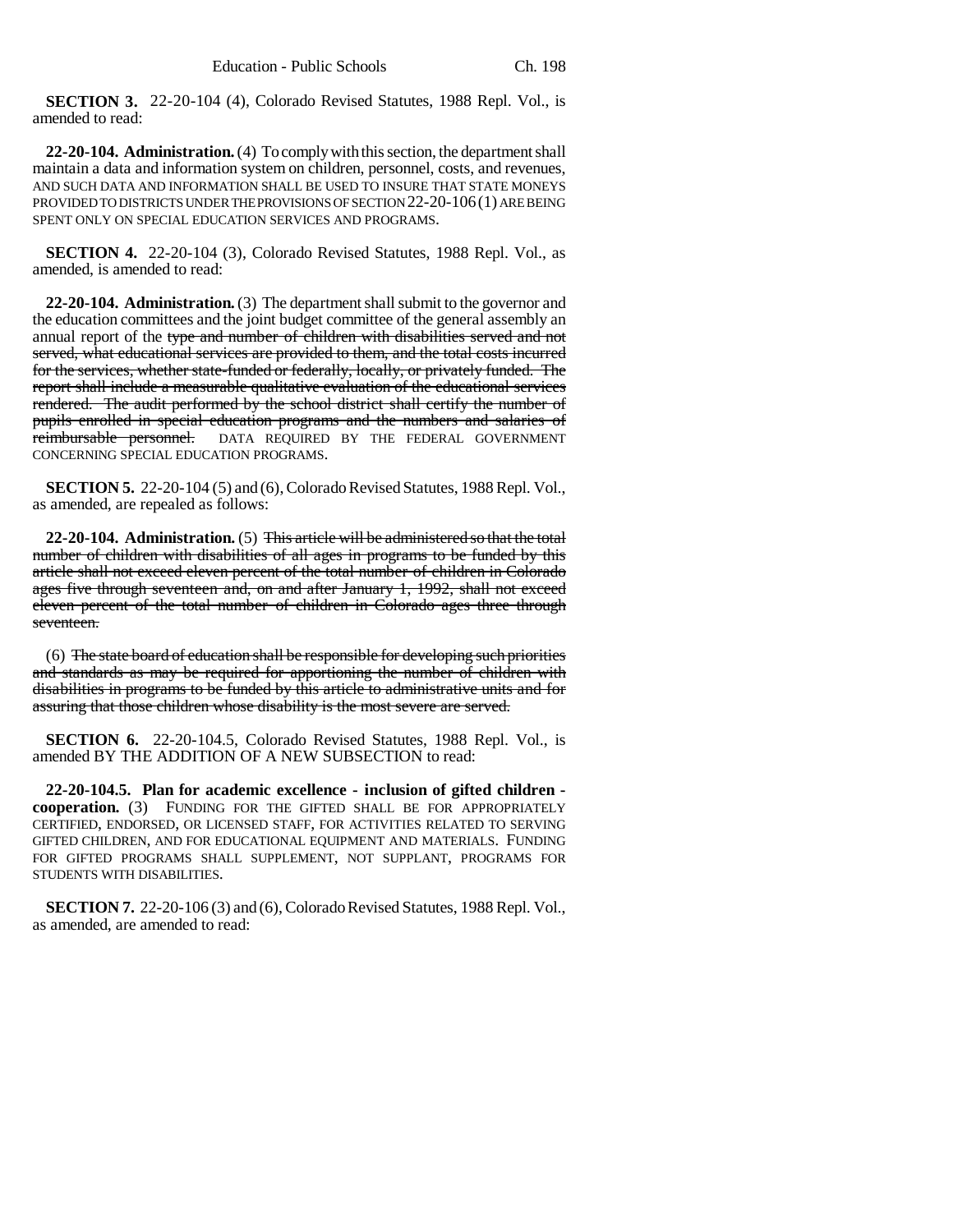**22-20-106. Special educational programs.** (3) Administrative units shall make available special educational services for the education of any child with a disability between the ages of five and twenty-one and, on and after January 1, 1992, between the ages of three and twenty-one under jurisdiction of the administrative unit and may serve gifted students. IN PROVIDING THESE SERVICES, AN ADMINISTRATIVE UNIT SHALL PAY FOR SALARIES AND EMPLOYEE BENEFITS OF CERTIFIED SPECIAL EDUCATION TEACHERS AND SPECIAL EDUCATION STAFF; EQUIPMENT; IN-SERVICE TRAINING OF THE STAFF OF AN ADMINISTRATIVE UNIT WHO HAVE PUPIL CONTACT; MILEAGE EXPENSES INCURRED BY STAFF; THE COSTS OF EDUCATIONAL SERVICES FOR A CHILD IN AN ELIGIBLE FACILITY; OR ANY OTHER EXPENSES RELATED TO SPECIAL EDUCATION. Special education services may be provided by community centers for the mentally retarded and persons with serious disabilities CENTERED BOARDS in cooperation with administrative units and school districts.

(6) By July 1, 1977, and thereafter, each administrative unit shall employ a sufficient number of school psychologists, school registered nurses, school social workers, and other personnel certified by the department, pursuant to article 60 of this title, or contract for department-approved services with department-approved agencies APPROPRIATELY CERTIFIED, ENDORSED, OR LICENSED SPECIAL EDUCATION TEACHERS AND STAFF to adequately carry out those functions that provide for case finding and assessment of children who may have disabilities, staffing of the special committee as provided in section 22-20-108, teacher and parent counseling and consultation, in-service education for school staff and volunteers, and necessary supporting services approved by the department. The department shall require administrative units to submit such a contract for services to the department for review and approval before such contract qualifies for reimbursements pursuant to section  $22-20-114$  (1) (b) (VII). In the case of school registered nurses, such ANY persons as WHO were registered nurses prior to July 1, 1978, and were employed as school registered nurses prior to July 1, 1978, need not be certified by the department pursuant to article 60 of this title in order to qualify for employment under this section. Such persons need not be so certified in order for the administrative unit by which they are employed to receive reimbursement under section 22-20-114. The provision relating to school registered nurses employed prior to July 1, 1978, applies only during continuous employment of the school registered nurse who is not so certified.

**SECTION 8.** 22-20-107 (2), Colorado Revised Statutes, 1988 Repl. Vol., as amended, is repealed as follows:

**22-20-107. Authority to contract with institutions of higher education or community centered boards.** (2) The two agencies shall agree to an amount per child that the institution of higher education or community centered board shall pay to the administrative unit for providing such services. No school district providing an education and training program for children with disabilities under contract with an institution of higher education or a community centered board shall count the resources necessary to serve such children under section 22-20-114. The institution of higher education or community centered board shall pay to the administrative unit providing the program an amount per child as agreed upon by the institution or board and the administrative unit, but such amount shall not be less than the amount per child provided to the institution or board by the department of institutions for educational purposes pursuant to section 27-10.5-104 (7), C.R.S. Any school district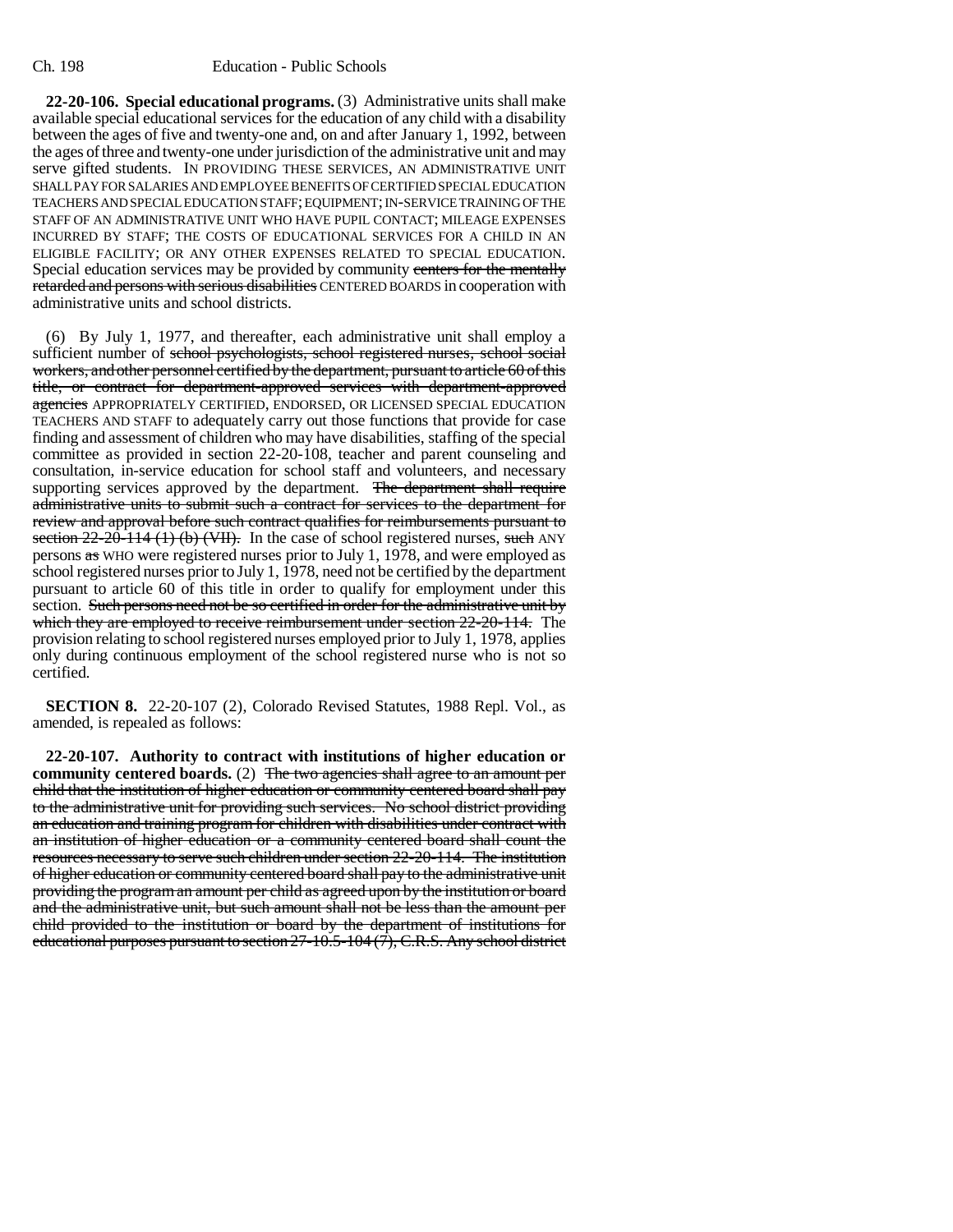providing an education and training program for children with disabilities domiciled in that district shall not be required to provide to an institution of higher education or a community centered board the amount required by section 27-10.5-104 (7), C.R.S., on behalf of those children; but each such school district shall expend out of its own funds at least the amount required by the said section 27-10.5-104 (7), C.R.S., in providing the program.

**SECTION 9.** 22-20-109, Colorado Revised Statutes, 1988 Repl. Vol., as amended, is amended to read:

**22-20-109. Tuition.** (1) Upon approval by the department, An administrative unit of residence may contract with another administrative unit, with a community centered board, or with a facility, as defined by the department in its regulations, approved by the state board pursuant to section 22-2-107 (1) (p) to provide a special education program for a child with a disability. In such an instance, the administrative unit of attendance, the community centered board or the facility where the child receives a special education program shall document to the department a list of costs of providing such special education program, and the applicable revenues. Notwithstanding any provision of section  $22-32-115$  to the contrary, the tuition charge for educating a child with a disability IN A COMMUNITY CENTERED BOARD OR A FACILITY shall be established by the department and approved by the state board. Such tuition charge shall be the maximum amount the school district of residence shall be obligated to pay for the special educational program; except that the school district of residence may pay a higher tuition charge than the charge established and approved pursuant to this subsection (1) for students in need of specialized services, which services were included in the individual education plan but which were not included in the tuition charge established pursuant to this subsection (1).

(2) The state board shall promulgate rules and regulations to define the contract approval process, TO DEFINE the types and amounts of costs in excess of the state average per pupil operating revenues, as defined in section 22-53-103 (8), or the per pupil operating revenues of the district of residence, as defined in section 22-53-103  $(6)$ , whichever is appropriate, as determined by the department pursuant to its regulations, and to define other applicable revenues that a school district of residence of a child with a disability shall pay as tuition to educate that child elsewhere  $at$  and administrative unit, or at A COMMUNITY CENTERED BOARD OR a facility approved by the state board pursuant to section 22-2-107 (1) (p). These rules and regulations shall include, but shall not be limited to, the limitations on the number of staff members per number of students, the amount of equipment necessary for classroom instruction of the child, the number of days of school, and any other expenses involved in the provision of educational services as determined by the child's individualized education program. The school district of residence shall be responsible for paying as tuition any excess costs above the applicable STATE AVERAGE per pupil operating revenues as determined by the department pursuant to its regulations to provide these services.

(3) In addition to any other tuition costs that a school district of residence is required to pay pursuant to this section, such THE school district may pay those costs documented to and approved by the department pursuant to subsection (1) of this section. but which costs are not reimbursable pursuant to the tuition cost formula established by the department.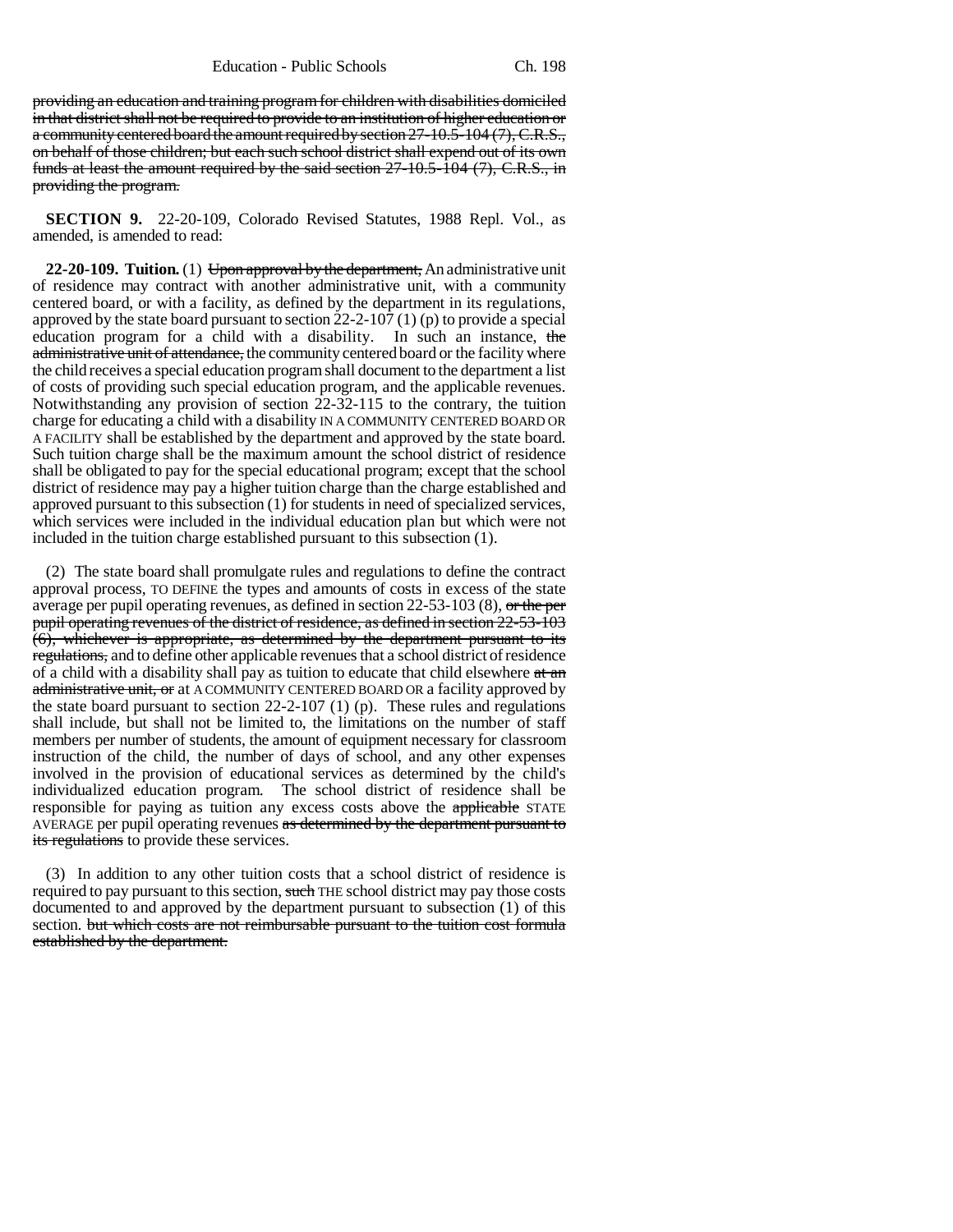**SECTION 10.** 22-20-111, Colorado Revised Statutes, 1988 Repl. Vol., as amended, is amended to read:

**22-20-111. Equipment.** An administrative unit may purchase and be reimbursed for equipment for the instruction or assessment of children with disabilities. To be eligible for reimbursement, the administrative unit shall maintain a special education instructional materials center and may employ a special education instructional materials specialist. A qualifying center may be operated as a part of an existing instructional materials center, but such portion shall be specifically accounted for.

**SECTION 11. Repeal.** 22-20-113, Colorado Revised Statutes, 1988 Repl. Vol., is repealed.

**SECTION 12.** 22-53-402, Colorado Revised Statutes, 1988 Repl. Vol., as amended, is amended BY THE ADDITION OF A NEW SUBSECTION to read:

**22-53-402. Definitions.** As used in this part 4, unless the context otherwise requires:

(8.5) "EXCEPTIONAL STUDENTS" MEANS THOSE STUDENTS DEFINED IN SECTION 22-20-103(1.5) AS CHILDREN WITH DISABILITIES AND STUDENTS DEFINED IN SECTION 22-20-103 (3.7) AS GIFTED CHILDREN.

**SECTION 13.** 22-53-403 (1), Colorado Revised Statutes, 1988 Repl. Vol., as amended, is amended to read:

**22-53-403. Commitment to equity and excellence.** (1) All activities undertaken pursuant to this part 4 shall reflect a strong commitment to equity and excellence on the part of the council, the department, the board, and districts. The council, in the development and recommendation of state model content standards, state assessments, and model professional educator development materials and pilot programs pursuant to section 22-53-405, the board in the adoption of the state model content standards and state assessments pursuant to section 22-53-406, and districts in the adoption of content standards and implementation plans pursuant to section 22-53-407 shall consciously avoid gender or cultural bias and shall actively address the needs of systems and methods for the education of handicapped children EXCEPTIONAL STUDENTS.

**SECTION 14.** 22-53-404 (1) (b), Colorado Revised Statutes, 1988 Repl. Vol., as amended, is amended to read:

**22-53-404. State standards and assessments development and implementation council - creation - membership.** (1) (b) Members of the council shall include experts in the areas of curriculum, student learning, instruction, assessments, and professional educator development. Members of the council shall represent all areas of the state, including urban and rural areas and large and small districts and shall represent the ethnic and cultural diversity and gender balance of the state. At least one council member shall be a resident of the western slope and at least one council member shall have expertise in addressing the needs of handicapped EXCEPTIONAL students.